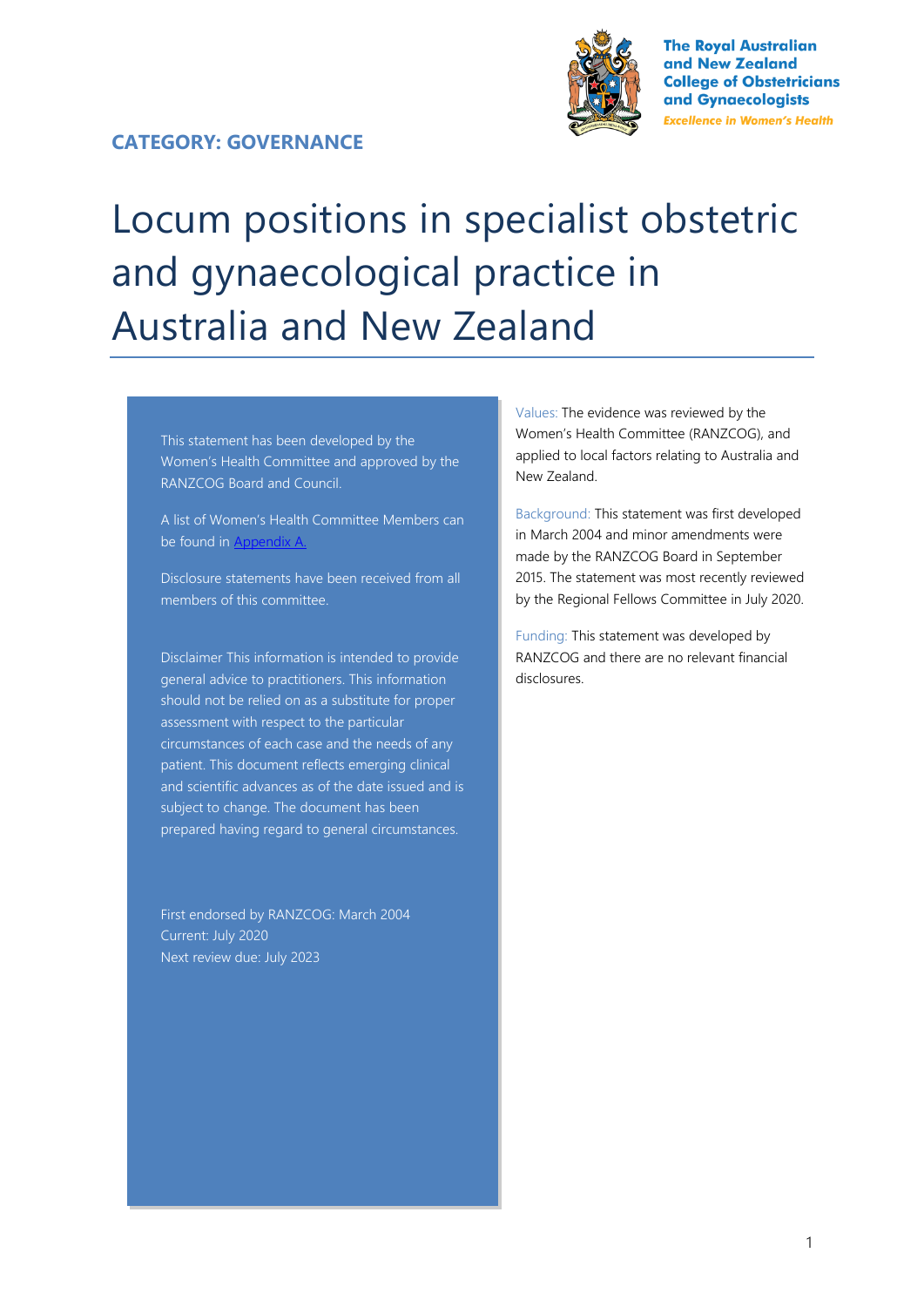In order to assist prospective locums and hospitals or specialist practices wishing to employ locums, the following matters must be considered:

### **1. General considerations**

1.1. Financial arrangements between the hospital/specialist practice and the locum should be prospectively agreed.

# **2. Responsibilities of hospital or specialist practice accepting locum**

- The Credentialing Committee (or equivalent body) at the appropriate Hospital should review the visiting locum's curriculum vitae and ensure current good standing with the Australian Health Practitioner Regulation Agency (AHPRA) or Medical Council of New Zealand and The Royal Australian and New Zealand College of Obstetricians and Gynaecologists (RANZCOG). Where the locum position may include intrapartum care, evidence should be obtained of current competency in CTG interpretation. Relevant evidence might include completion of an online fetal surveillance module or attendance at a recognised fetal surveillance workshop within the last three years, or evidence of regular peer review of CTG interpretation.
- The hospital/specialist practice must provide the locum with an appropriate orientation to the hospital and/or practice (including operating equipment), and the opportunity to meet with the relevant nursing, midwifery and medical staff.
- The hospital/specialist practice should provide the locum with an approved appointment prior to commencement of duties.
- There should be a comprehensive clinical handover with the Locum prior to and upon completion of the placement.
- A full briefing of the locum by the resident Specialist should occur when locum arrives on local operating non-clinical protocols, including written instructions and any necessary explanations. At the conclusion of the locum position, a de-briefing should be encouraged, with an invitation for written comments that may facilitate better use of locums in the future.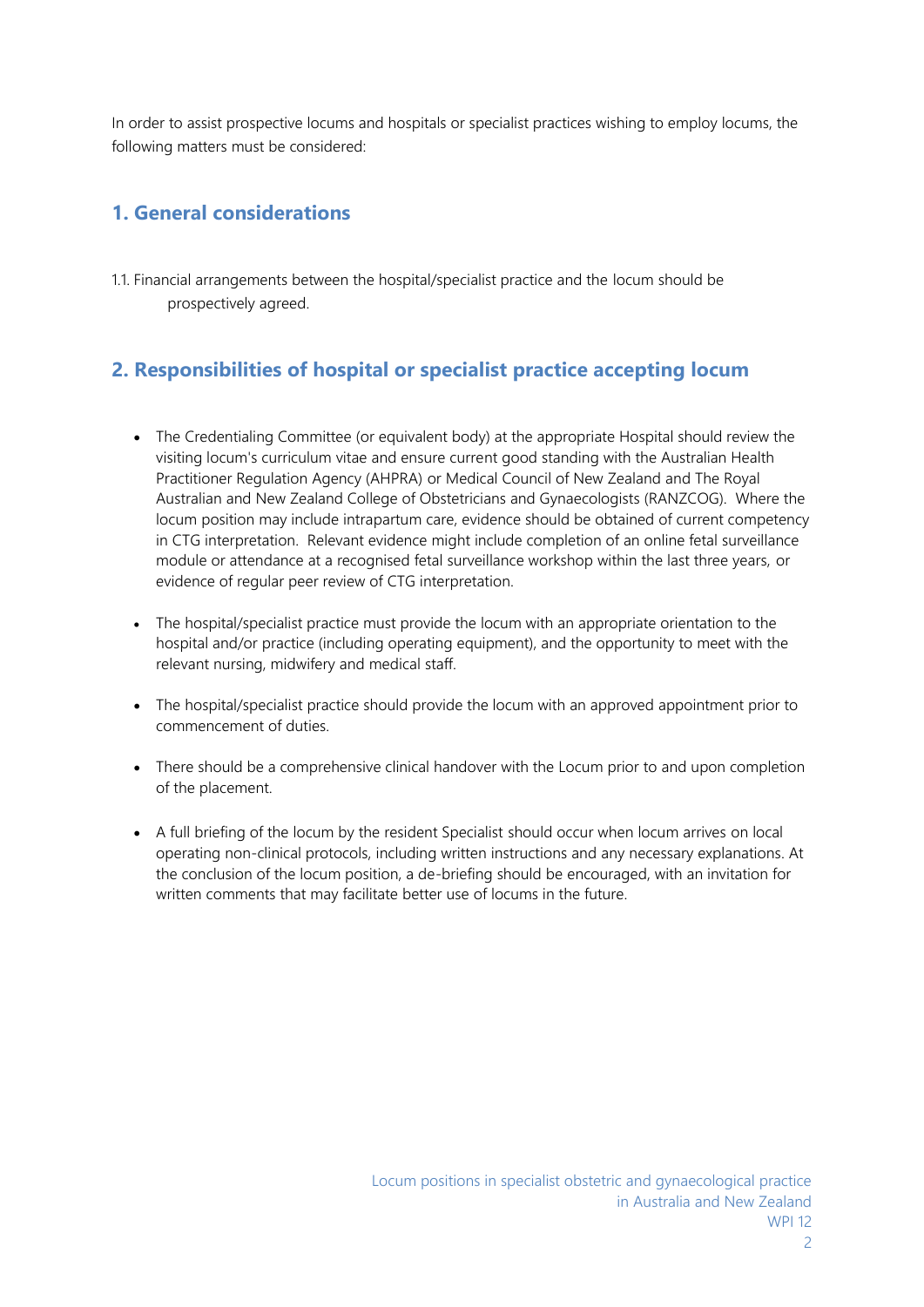## **3. Responsibilities of locum**

The locum must:

- Have and maintain current Medical Registration appropriate to their scope of practice.
- Prospectively ensure adequate medical indemnity cover for any consultations, procedures or related activities.
- Undertake an appropriate orientation to the hospital/specialist practice.
- Be responsible for the procedures he/she performs and make appropriate arrangements for postoperative care.
- Where the locum position may include intrapartum care, provide relevant evidence to the employer of current competency in CTG interpretation. Relevant evidence might include completion of an online fetal surveillance module or attendance at a recognised fetal surveillance workshop within the last three years, or evidence of regular peer review of CTG interpretation.
- Be aware of the health care facility's infrastructure and adhere to local guidelines and referral system in relation to complex patient care at that location.
- Have a prospectively approved appointment with the hospital/specialist practice prior to commencement of his/her duties.

In Australia, the locum must:

- Ensure that he/she has a registered Provider Number for each location of employment.
- When using ultrasound equipment, use the Location Specific Practice Number (LSPN) that is attached to each piece of ultrasound equipment. Information on LSPNs (including registering equipment) can be found at:<http://www.medicareaustralia.gov.au/provider/medicare/lspn.jsp>

### **4. Links to other College statements**

Evidence-based Medicine, Obstetrics and Gynaecology (C-Gen 15)

[http://www.ranzcog.edu.au/component/docman/doc\\_download/894-c-gen-15-evidence-based](http://www.ranzcog.edu.au/component/docman/doc_download/894-c-gen-15-evidence-based-medicine-obstetrics-and-gynaecology.html?Itemid=341)[medicine-obstetrics-and-gynaecology.html?Itemid=341](http://www.ranzcog.edu.au/component/docman/doc_download/894-c-gen-15-evidence-based-medicine-obstetrics-and-gynaecology.html?Itemid=341)